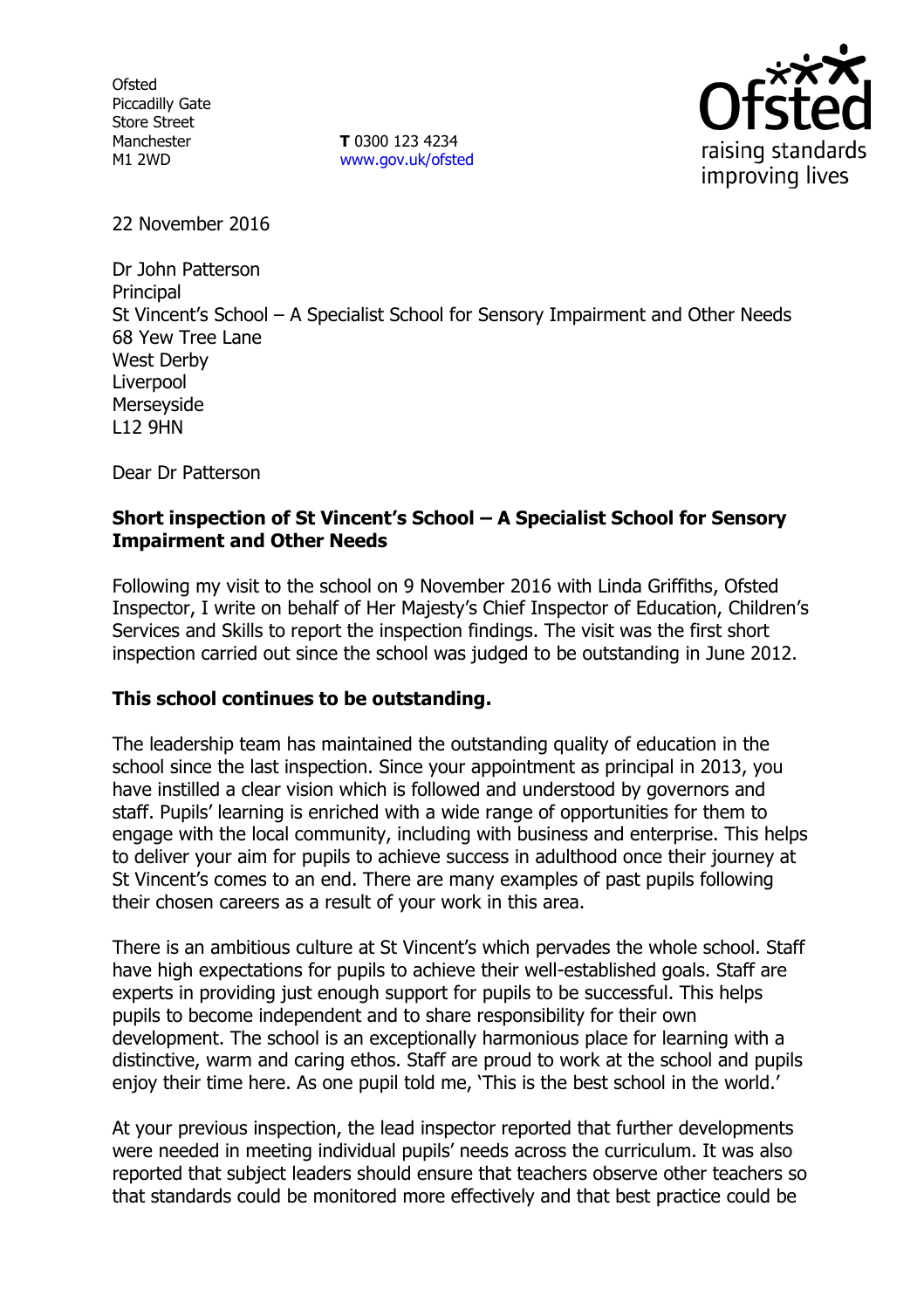

shared. Our observations showed that you have achieved these improvements. Pupils complete tasks in lessons which are well matched to their individual needs and allow them to make strong progress. Teachers, including those new to the school, also talked about the high-quality support they receive, including watching more experienced teachers in action.

# **Safeguarding is effective.**

The leadership team has ensured that all safeguarding procedures are fit for purpose; records are detailed and of high quality. There is vigilance around safeguarding across the school. Senior leaders meet regularly to discuss safeguarding matters to ensure that they remain aware of any developing issues. Governors responsible for safeguarding conduct regular checks to keep abreast of any issues and to check that procedures are being adhered to. When rare incidents occur, staff make detailed notes and these are shared with leaders. Records indicate that any concerns are followed up swiftly and are dealt with thoroughly. Pupils learn how to stay safe when using the internet. Appropriate checks are completed on all staff when they are appointed to work at the school.

Staff receive regular safeguarding training. They also receive specific training to support the additional needs of pupils at St Vincent's. It is clear that staff know individual pupils very well and this is an important factor in ensuring that pupils' welfare needs are fully catered for. All pupils spoken to reported that they feel safe in school and well supported. A minority of parents reported that pupils did not always feel safe in school, but inspectors found no evidence to support this view.

# **Inspection findings**

- Since you were appointed as principal, you have wasted no time in sharing your vision of achieving the very best outcomes for pupils at St Vincent's. You have made it your business to develop pupils' strengths within the national curriculum but also in the wider curriculum. Pupils have excellent opportunities to become involved with the local community, including with business and enterprise. They have opportunities to become leaders, for example within the local scout group, during Duke of Edinburgh's Award activities and when visiting local schools to conduct assemblies. The collective opportunities provided for pupils significantly enhance their chances of success in adult life, for example by securing employment in careers matching their areas of interest. Case studies confirm the success of your approach, along with external accreditations and awards. A clear example of this is the admission of St Vincent's to the freedom of the city of Liverpool in recognition of the impact of your work.
- Teaching is characterised by very strong and supportive relationships between pupils and also between pupils and staff. Staff have consistently high expectations of pupils and guide them expertly towards their clear targets. The use of questioning is impressive and allows staff to assess what pupils already know and then lead them to new learning.
- Individual pupils are known extremely well and, as a result, pupils are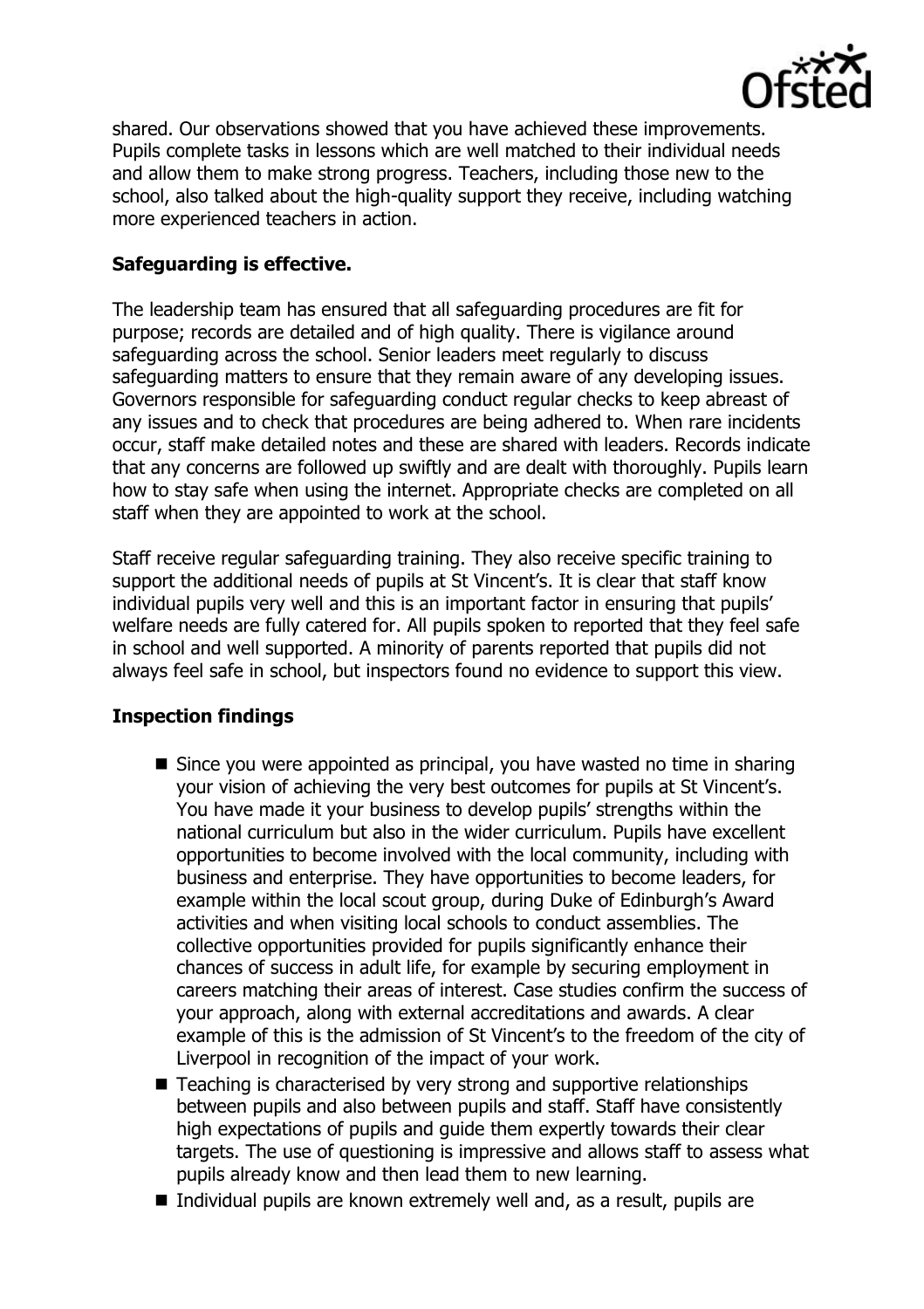

provided with tasks which are well matched to their abilities. Detailed information outlining individual pupils' needs is made available for new staff so they know how pupils are best supported. This helps to ensure that pupils' needs are continually met. A recently introduced assessment system has provided further support in meeting pupils' individual needs across the curriculum. Teachers know where pupils have fully understood and where they still need support. This information helps teachers to plan tasks which address any gaps in learning.

- $\blacksquare$  Pupils make outstanding progress from their different starting points. In discussions, pupils demonstrated their impressive knowledge of subjects across the curriculum. For example, younger pupils talked confidently about the different oceans and continents of the world while others could describe what it would be like to live in Stone-Age Britain. Assessment information demonstrates that the vast majority of pupils make rapid and sustained progress and this was mirrored by the progress observed during lessons. The very few pupils who are disadvantaged also make strong progress from their starting points.
- The curriculum at St Vincent's is a key strength. Pupils learn a wide variety of subjects but their learning is developed exceptionally well through enrichment activities. Such activities provide pupils with opportunities to make new friendships, to follow their dreams and to be confident of a successful future. You help pupils to overcome barriers created by their sight impairments and to have confidence about their futures. As one proud parent reported, 'His passion in life is sport and he didn't know if he could still do all of his sports when his sight went. The school has given him the help and belief that he can compete in sport. The school has opened doors for his future which has helped me to see a light at the end of the tunnel.'
- Pupils enjoy their time at St Vincent's and are proud to be part of the school. They are confident, happy and are eager to talk about their experiences. They recognise and are thankful for the excellent support and opportunities with which they are provided. Pupils talk with confidence about what they would like to do in the future, such as studying performing arts, playing in a band and setting up a gaming business. They also appreciate the support given in helping to prepare them for a successful and independent adulthood, including learning skills for independent living.
- Your systems to promote regular attendance are effective. Overall attendance improved in 2015 and compared very favourably to other special schools. Additionally, the number of pupils who were persistently absent also reduced to below the national average. Staff are well informed of any medical appointments or other reasons for pupils' absence and are quick to react if pupils are absent from school.
- There is a hive of exciting plans and activities at St Vincent's. You are constantly searching and striving for improvement. We discussed how it would be helpful to clarify your key priorities more systematically. This would help all staff and leaders to understand which projects are most relevant and how everyone can contribute. It would also help governors to assess your success along the journey of improvement. In addition, a small number of parents felt that they are not always informed of changes or did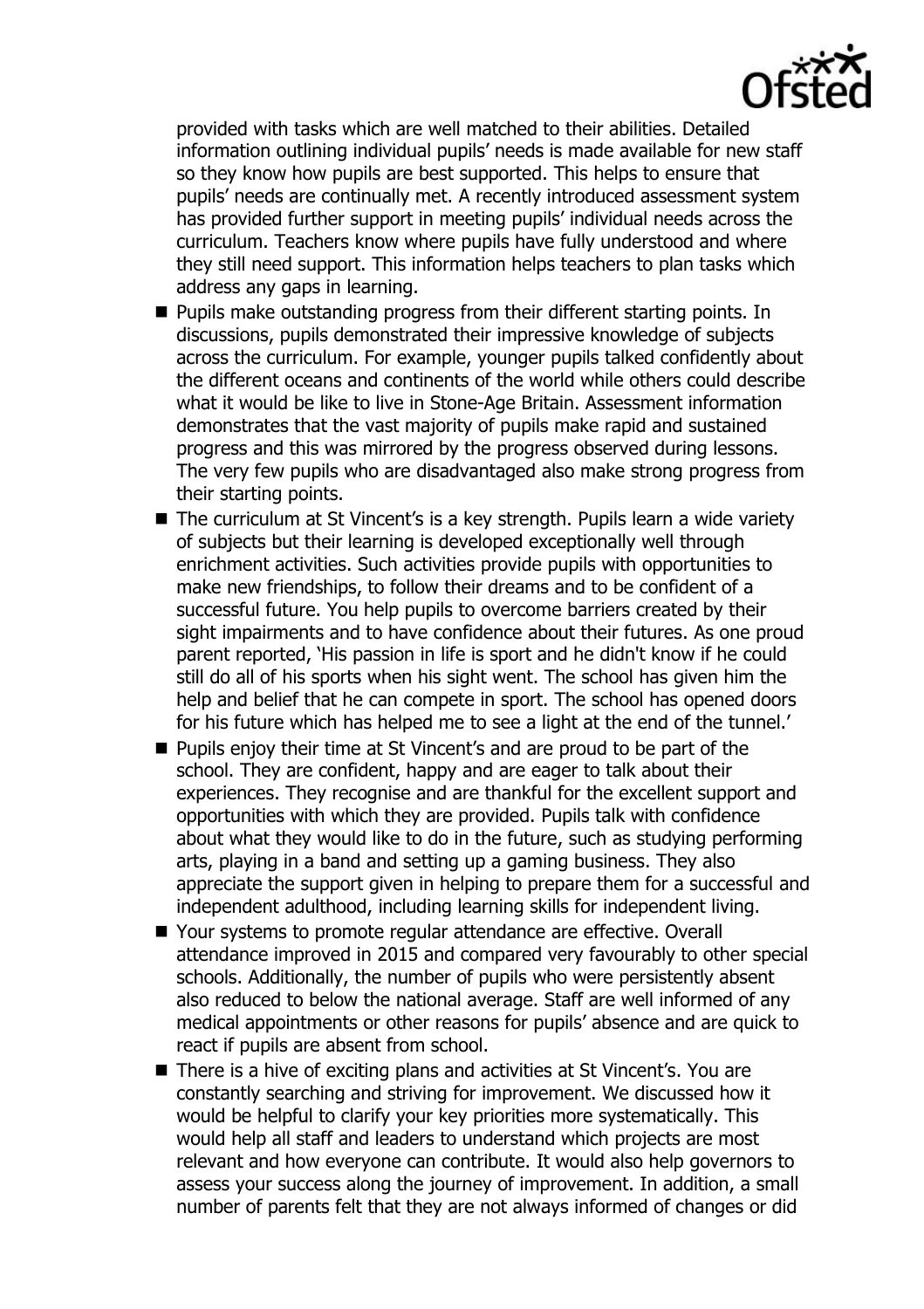

not fully understand the progress their children were making. We discussed how you should further strengthen your communication with parents so that they fully appreciate the impressive work going on and the impact it is having on their children.

# **Next steps for the school**

Leaders and those responsible for governance should ensure that:

- improvement planning provides leaders and staff with a clearer view of key priorities, how they will be achieved and what success will look like
- $\blacksquare$  parents are fully informed and appreciate any changes made to the provision and understand more clearly what you are trying to achieve.

I am copying this letter to the chair of the governing body, the regional schools commissioner and the director of children's services for Liverpool. This letter will be published on the Ofsted website.

Yours sincerely

Ian Hardman **Her Majesty's Inspector**

## **Information about the inspection**

During the inspection, inspectors met with you, the deputy headteacher, head of care, designated safeguarding leader and a group of teachers. We also met with the chair of the governing body and the school improvement partner. We spoke with two parents and considered the response of 11 parents from Ofsted's online questionnaire, Parent View. We visited all classrooms, including four jointly with yourself and the deputy headteacher, to observe and speak with pupils about their learning. I also scrutinised pupils' work from a range of subjects which had been recorded on different media. We met with a group of six pupils from across the school and spoke informally with several pupils during breaktimes.

We considered a wide range of documentation relating to your self-evaluation, school improvement planning, attendance information, governance, monitoring and evaluation, assessment and safeguarding.

Several lines of enquiry were pursued on inspection. These included:

- whether standards had been maintained since your appointment
- **n** how teachers use assessment information to closely match tasks to pupils' abilities
- whether all pupils make strong enough progress from their starting points